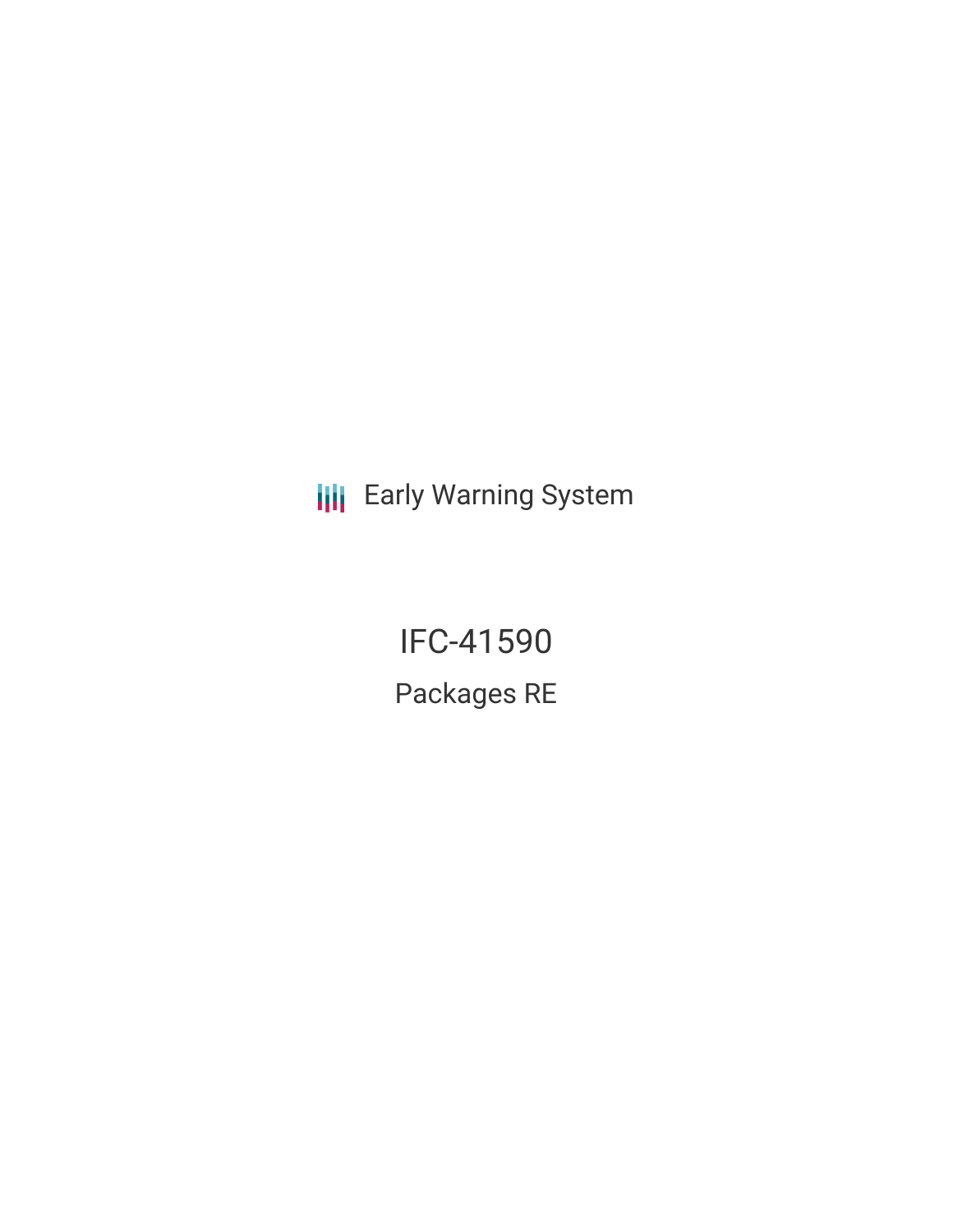# **Quick Facts**

| <b>Countries</b>               | Pakistan                                |  |  |
|--------------------------------|-----------------------------------------|--|--|
| <b>Financial Institutions</b>  | International Finance Corporation (IFC) |  |  |
| <b>Status</b>                  | Proposed                                |  |  |
| <b>Bank Risk Rating</b>        | B                                       |  |  |
| <b>Borrower</b>                | Packages Limited                        |  |  |
| <b>Sectors</b>                 | Finance, Industry and Trade             |  |  |
| <b>Investment Type(s)</b>      | Loan                                    |  |  |
| <b>Investment Amount (USD)</b> | \$25.00 million                         |  |  |
| <b>Project Cost (USD)</b>      | $$41.00$ million                        |  |  |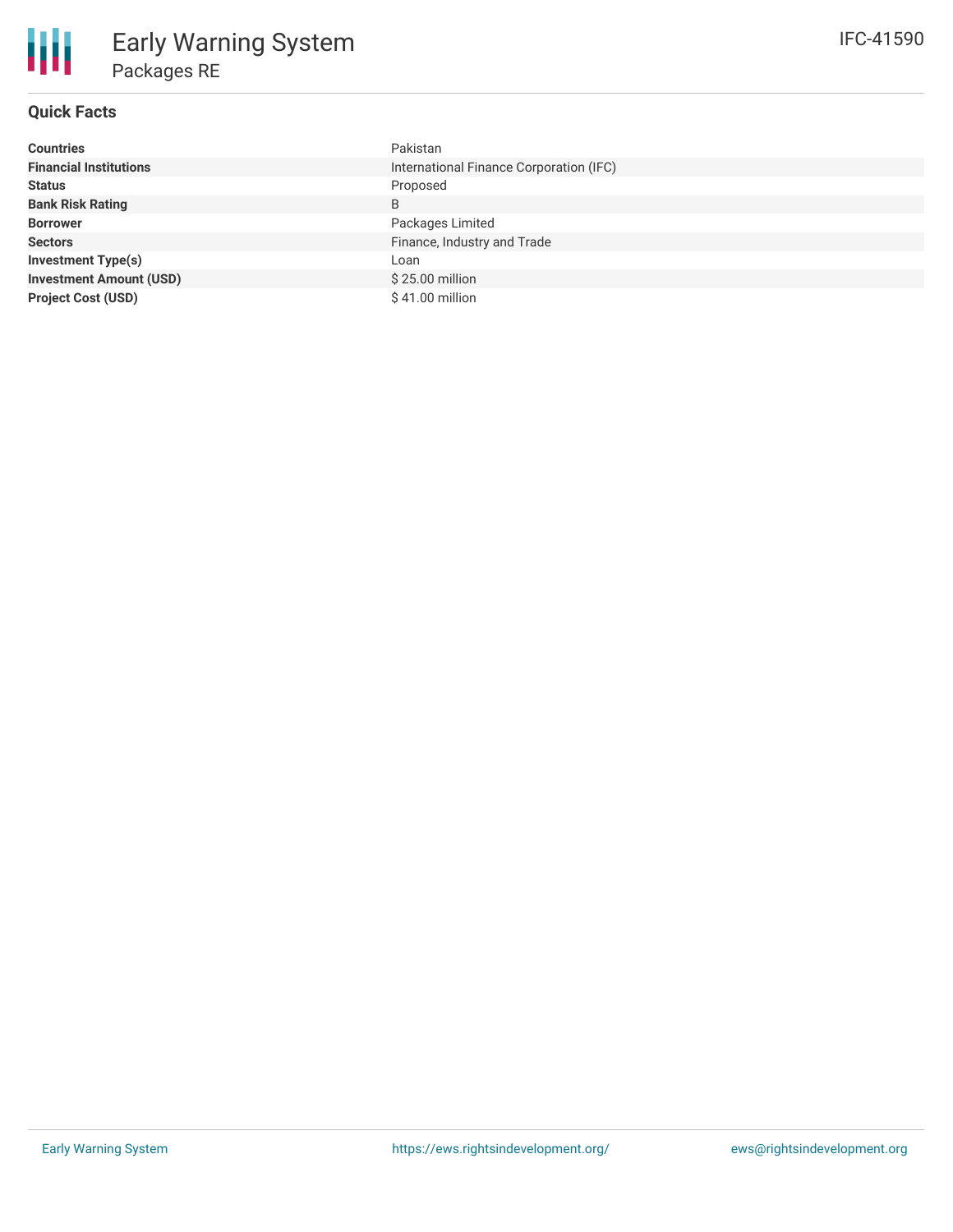

### **Project Description**

According to the bank website, "the proposed investment will support Packages Limited to: (i) debottleneck its flexible packaging and carton line operations; (ii) undertake certain resource efficiency measures identified by IFC Advisory Services to conserve energy and water usage; and (iii) increase investment in one of its overseas subsidiaries."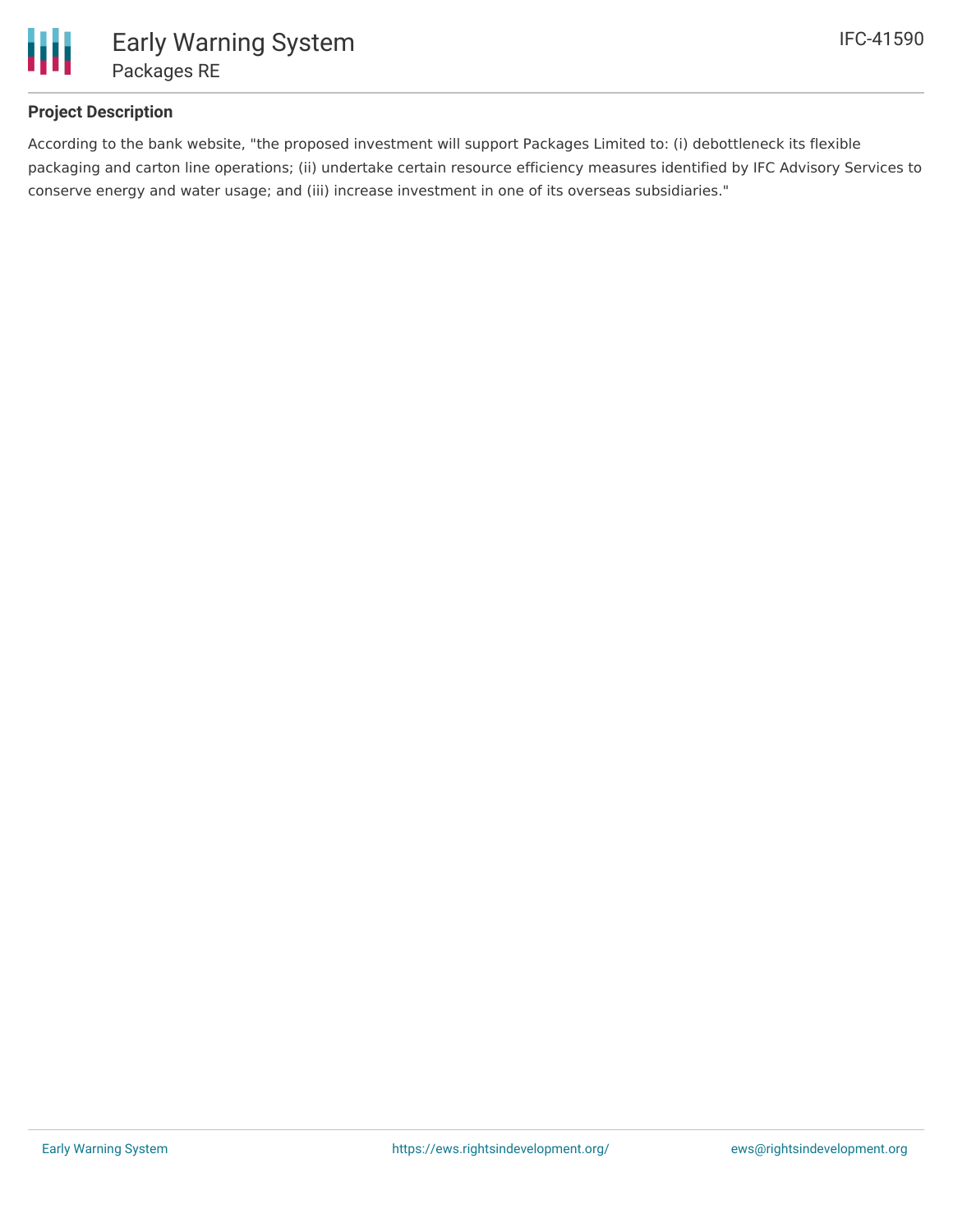#### **Investment Description**

• International Finance Corporation (IFC)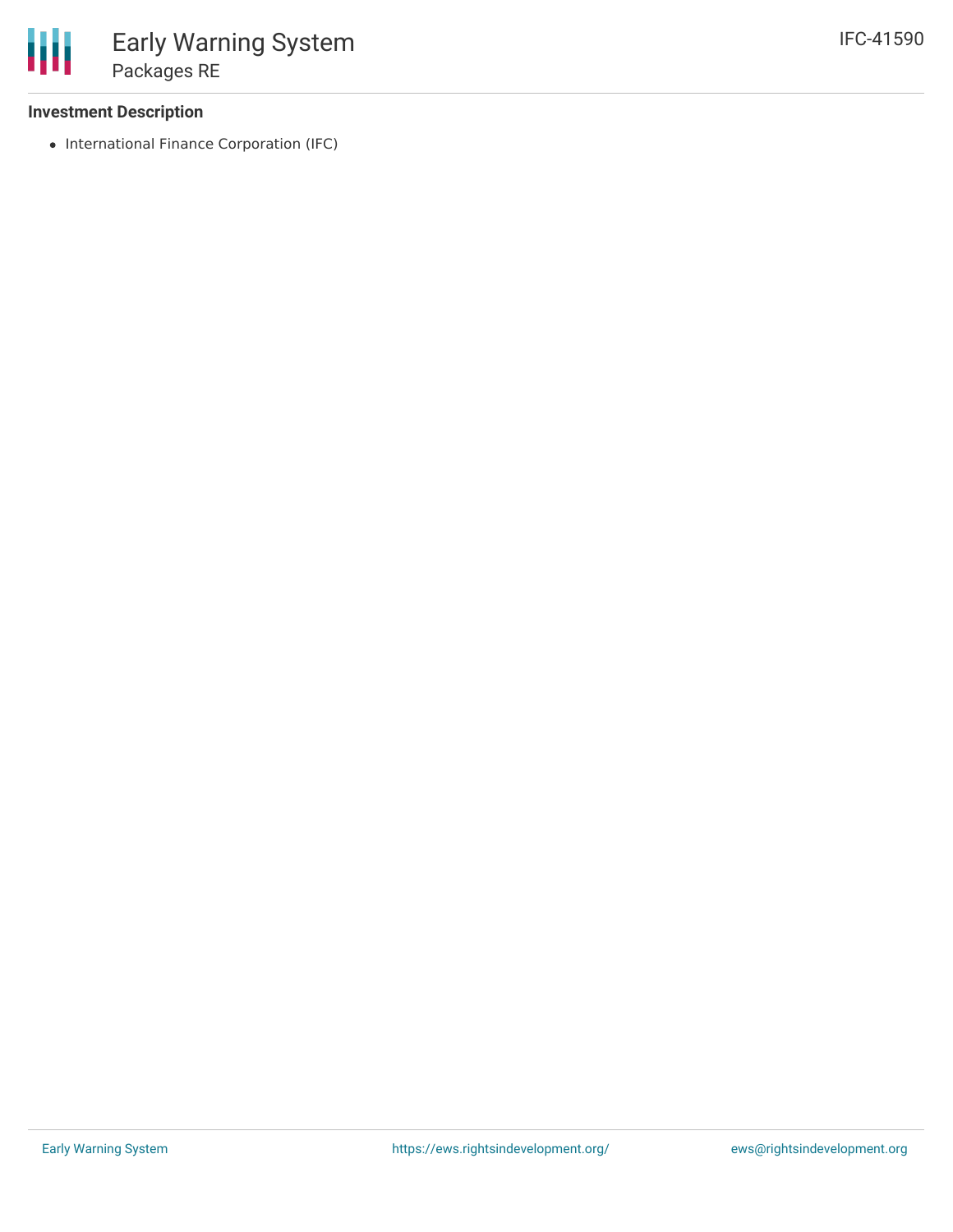

### **Private Actors Description**

According to IFC, Packages was founded in 1957 by the Wazir Ali family, who is the key sponsor shareholder. The Ali family and associate companies holds about 54.49% in Packages. The balance is held by local institutional investors (10.92%), general public (21.56%), Stora Enso (6.04%) and foreign investors (6.99%).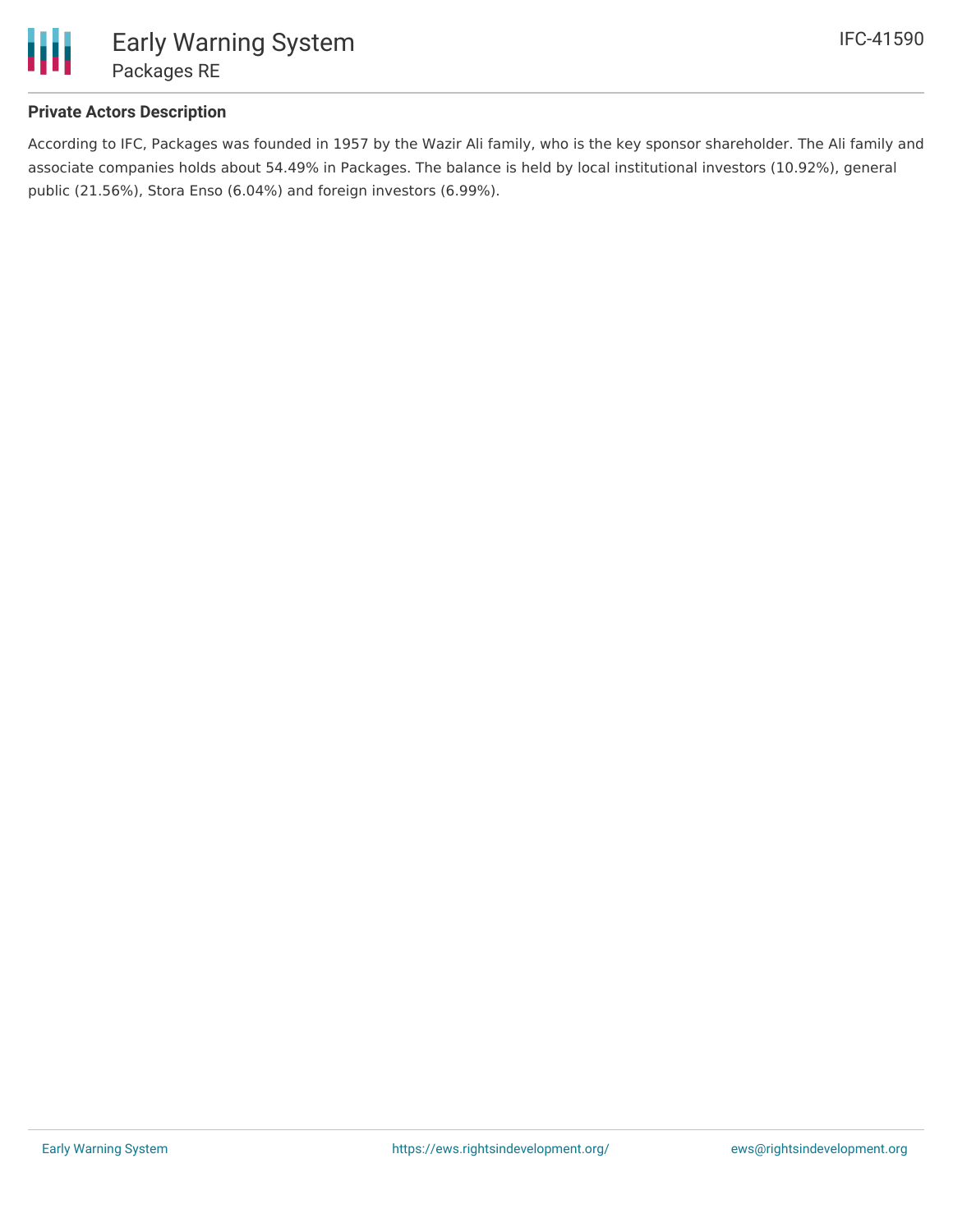

### 冊 Early Warning System Packages RE

| <b>Private Actor 1</b>   | <b>Private Actor</b><br><sup>1</sup> Role | <b>Private Actor</b><br>1 Sector | <b>Relation</b>          | <b>Private Actor 2</b> | <b>Private Actor</b><br>2 Role | <b>Private Actor</b><br>2 Sector |
|--------------------------|-------------------------------------------|----------------------------------|--------------------------|------------------------|--------------------------------|----------------------------------|
| $\overline{\phantom{0}}$ | $\overline{\phantom{a}}$                  | $\overline{\phantom{0}}$         | $\overline{\phantom{a}}$ | Packages Limited       | Client                         | $\overline{\phantom{0}}$         |